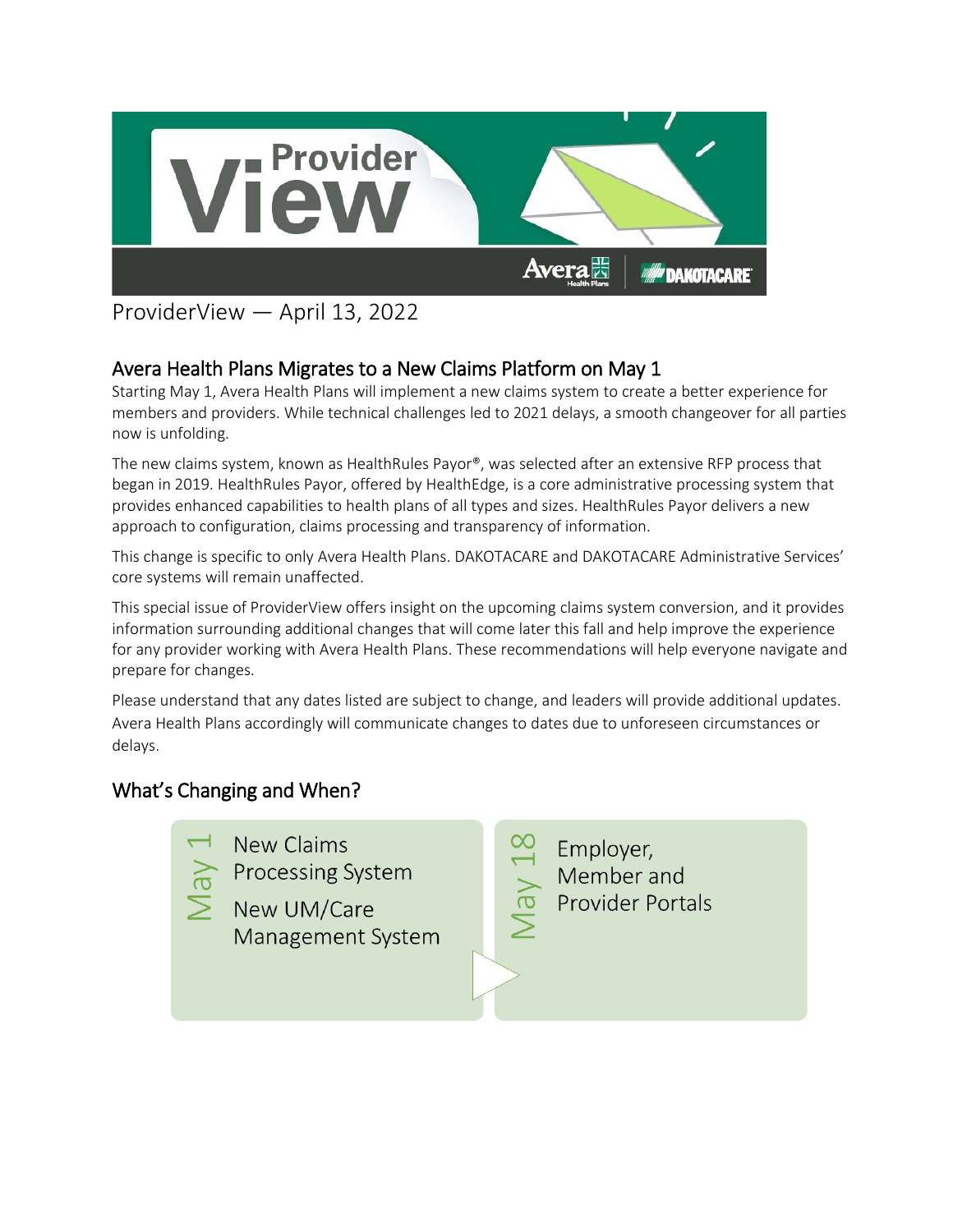### ID Cards and Member ID / Group Numbers to Change

Within HealthRules Payor, members will be provided new ID numbers and new Group numbers. The current ID number format is dominated by 11-digit ID numbers that begin with 99. The new ID number structure looks like this:

Group: A0000008 Member: 1000000133-01

The changes will also affect the preauthorization tool. We will configure the website so you can search preauthorization lists with both new and old Group ID numbers.

During data migration, all existing ID numbers have been imported and cross-referenced into both HealthRules Payor and the Pharmacy Benefits Manager (PBM) claims systems. Providers and pharmacies will continue to submit claims with confidence using the same ID numbers that are present on their existing ID cards. New ID cards, reflecting the new ID numbers, will be issued as insured groups and individuals approach anniversary dates. It is imperative that providers and pharmacies remain diligent and ask members if they have been issued new ID card with each visit so that insurance data is updated accordingly.

### Reminder: Address Change for Filing Paper Claims

Providers filing paper claims are asked to consider making the switch to electronic claims with HealthRules Payor due to the enhanced opportunities. Please contact the Provider Relations Team to explore transitioning from paper to Electronic Data Interface (EDI) claims.

If filing paper claims is necessary, the claims filing address will change with the new system. Claims were originally sent to Birmingham, AL for scanning services. Paper claims should now be sent to the Avera Health Plans offices in Sioux Falls. As the issuance of new ID cards will be staggered at renewal dates, it is recommended to take note of this change now and prepare to update systems as needed.

| <b>NEW Paper Claims</b>  | <b>OLD Paper Claims</b> |
|--------------------------|-------------------------|
| <b>Filing Address:</b>   | <b>Filing Address:</b>  |
| Avera Health Plans, Inc. | Avera Health Plans      |
| 5300 S Broadband Lane    | PO Box 381506           |
| Sioux Falls, SD 57108    | Birmingham, AL 35238    |

### Electronic Claims and EDI Transactions will continue uninterrupted and provide more accurate and up-to-date information

In preparation for the transition to HealthRules Payor, Avera Health Plans worked with clearinghouses over the last year regarding electronic claims. Providers who are currently submitting claims electronically will find that little action is necessary. Electronic payer ID numbers remain unchanged. An example of the electronic payer ID number structure is:

| Avera Health Plans: I                                                    | 46045 |
|--------------------------------------------------------------------------|-------|
| Avera Health Plans Smithfield Foods:                                     | 38310 |
| (Note: Smithfield claims only for incurred DOS Dec. 31, 2021 or earlier) |       |

Transactions, including paperless remittances and direct electronic fund transfers, should continue uninterrupted as all EDI data migrated to HealthRules Payor. In the event of unusual transaction activity following the HealthRules Payor go-live, contact Customer Support.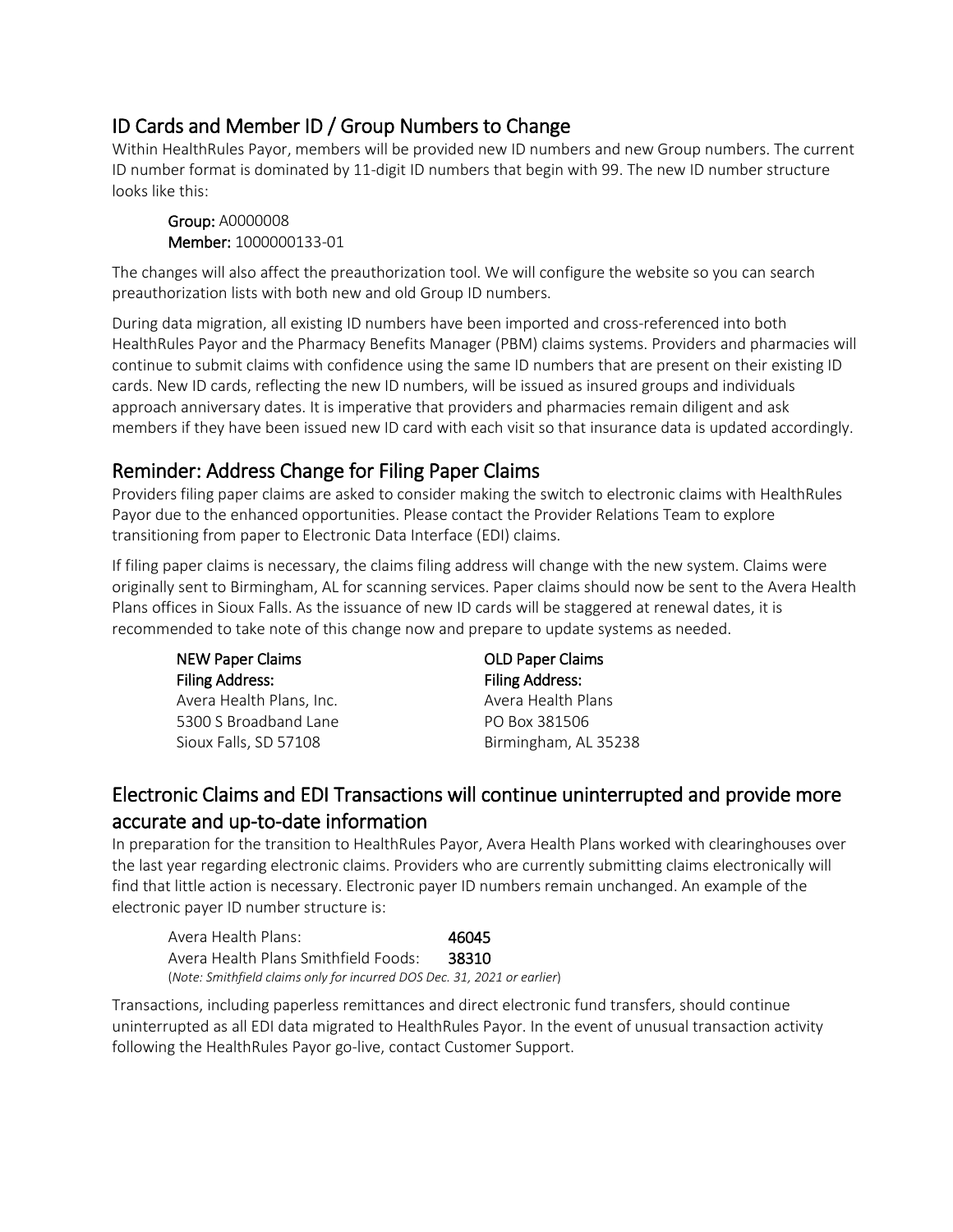Electronic review of eligibility and benefits should continue without interruption, whether the review is direct or through another organization's software. Historically, Experian Health Solutions (formerly Passport Health) hosted this information. Moving forward, Avera Health Plans will host this information.

This change should provide more accurate and up-to-date, real-time information. Agreements are in place for Experian Health Solutions to work directly with hosted solutions at Avera Health Plans.

Providers who may be interested in establishing secure connectivity can contact Avera Health Plans after implementation for details on secure account setup and access. The method will be similar to how DAKOTACARE now provides access.

### Minimal Service Disruption for Migration

In preparation for the transition to HealthRules Payor, Avera Health Plans is diligently working to ensure minimal disruption to our customers. In the two weeks leading up to the May 1 Go-Live, it will be necessary that three years' worth of claims, membership, account, authorizations and other data is prepared and imported into the new claims system. All activity within the legacy system will freeze while data is extracted. Staff will be able to view the data within the legacy system, but they cannot make changes.

Incoming claims will be put on hold, and claims will not be adjudicated during this period. Providers will be able to look up data, but transactions will not occur. This will impact data within the provider portal, and may increase call wait times to Avera Health Plan's Customer Care team.

#### Reminder: Smithfield Foods, Inc. Now with United Health Care

Remember that Smithfield Foods, Inc., has moved its benefit administration services to United Health Care (UHC) effective Jan. 1, 2022. If you have outstanding claims for Smithfield Foods members, immediately submit them.

If you have outstanding authorizations, submit to UHC. AHPBA will perform claims runout services for 2021 dates of service through Dec. 31, 2022. Any 2022 dates of service should go to UHC. All members should have received new ID cards that include medical and pharmacy on one card. If you haven't yet done so, collect the new UHC card, which should include the UHC phone number.

#### Implementing Altruista's GuidingCare® System

On May 1, Avera Health Plans' population health services will implement a new system for utilization and case management and appeals. The new system, called GuidingCare® from Altruista, is a recent addition to the HealthEdge suite. GuidingCare improves the review of pre-authorizations and enhances staff productivity through well-defined roles and operational efficiencies. There will be no change to provider roles in submitting pre-authorizations.

### Enhancements to the Avera Health Plans Provider Portal Coming May 18

Avera Health Plans is committed to creating a seamless, engaging experience for all customers, including providers. On May 18, we will launch new-and-enhanced portals for members, employers and providers. HealthTrio has been selected as the partner for this work, and it provides a number of features around benefits, claims, authorizations, messaging and document management. The enhanced portal also offers an improved security structure to allow each office account management privileges.

During the transition, claims data will be suspended from passing into the portal beginning April 20 until the launch of our new portal May 18. Users will still have access to information and be able to communicate through the portal. However, the data will be stagnant throughout the duration. For real-time information, contact our Customer Care team. You may experience increased wait times.